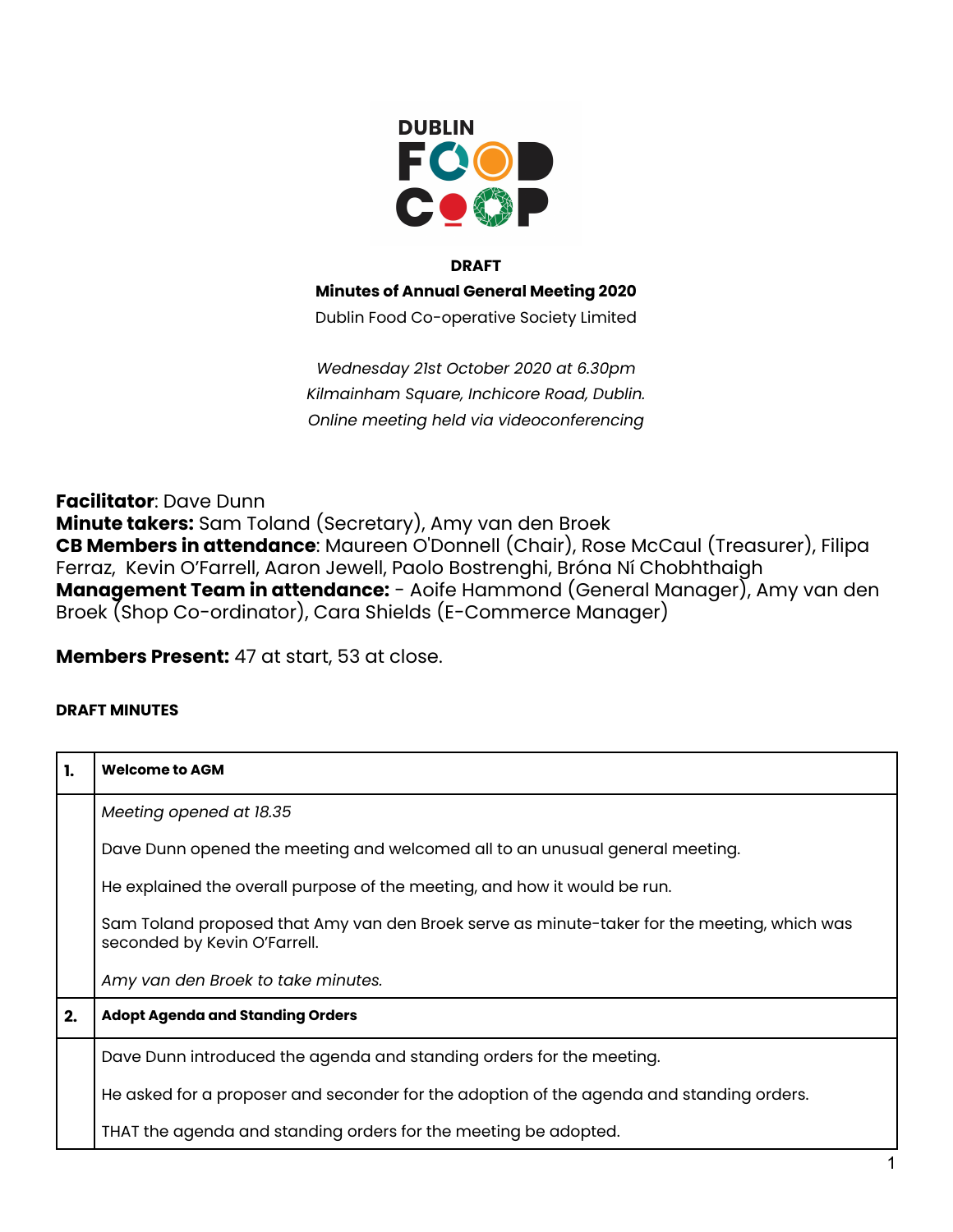|    | Proposed by Eileen Fitzsimons, Seconded by Laurence Delair                                                                                                                                                                                  |
|----|---------------------------------------------------------------------------------------------------------------------------------------------------------------------------------------------------------------------------------------------|
|    | <b>Agreed by Consensus</b>                                                                                                                                                                                                                  |
|    |                                                                                                                                                                                                                                             |
| 3. | Approval of the minutes of the previous Annual General Meeting and Special General Meeting                                                                                                                                                  |
|    | Dave Dunn noted that the minutes for the previous general meeting would be taken as read, and no<br>questions or clarifications were raised.                                                                                                |
|    | Dave Dunn invited a proposer and a seconder for the approval of the minutes                                                                                                                                                                 |
|    | THAT the minutes for the Annual General Meeting and Special General Meeting held on the 12th June<br>2019 be approved.                                                                                                                      |
|    | Proposed by Jean Somers, Seconded by Gabrielle Lafitte                                                                                                                                                                                      |
|    | <b>Agreed by Consensus</b>                                                                                                                                                                                                                  |
| 4. | <b>Annual Report &amp; Financial Statements</b>                                                                                                                                                                                             |
| a. | <b>Presentation of CB Report</b>                                                                                                                                                                                                            |
|    | Maureen O'Donnell gave a speech recognising the difficult year that is 2020, the strong year that was 2019 and<br>emphasising the role that the Dublin Food Co-op had in serving its members and wider community in the<br>coming year.     |
| b. | <b>Presentation of Financial Report</b>                                                                                                                                                                                                     |
|    | Rose McCaul gave a speech that focused on the financial performance in 2019 which noted a turnaround in the<br>finances of the society in 2019 and that this was being maintained in 2020.                                                  |
| c. | <b>Presentation of General Manager's Report</b>                                                                                                                                                                                             |
|    | Aoife Hammond gave a presentation which outlined the activities in 2019, and the objectives for 2020. She noted<br>the areas that had been affected by the public health crisis notably the community development programme.                |
|    | She highlighted the efforts of the whole shop team - staff and volunteers - during the height of the public health<br>crisis through to the day of the meeting, noting the particularly tough conditions in the first 6 months of the year. |
|    | She also thanked Tim Cookson for his many years of service to the society after his retirement in 2019.                                                                                                                                     |
| d. | <b>Questions and Answers</b>                                                                                                                                                                                                                |
|    | A number of questions were asked around what the panel thought were the key risks facing the society, queries<br>in relation to the development of the purchasing policy and a number of operational queries.                               |
|    | Questions were asked by Elena San Juan, Jane Lancaster, Vincent Thorne and Eilís O'Connor.                                                                                                                                                  |

Dublin Food Co-operative Society Limited

*Kilmainham Square, Inchicore Road, Dublin 8*

CB: Maureen O'Donnell (Chair), Rose McCaul (Treasurer), Filipa Ferraz, Kevin O'Farrell, Aaron Jewell, Grace Wilentz, Paolo Bostrenghi, Bróna Ní Chobhthaigh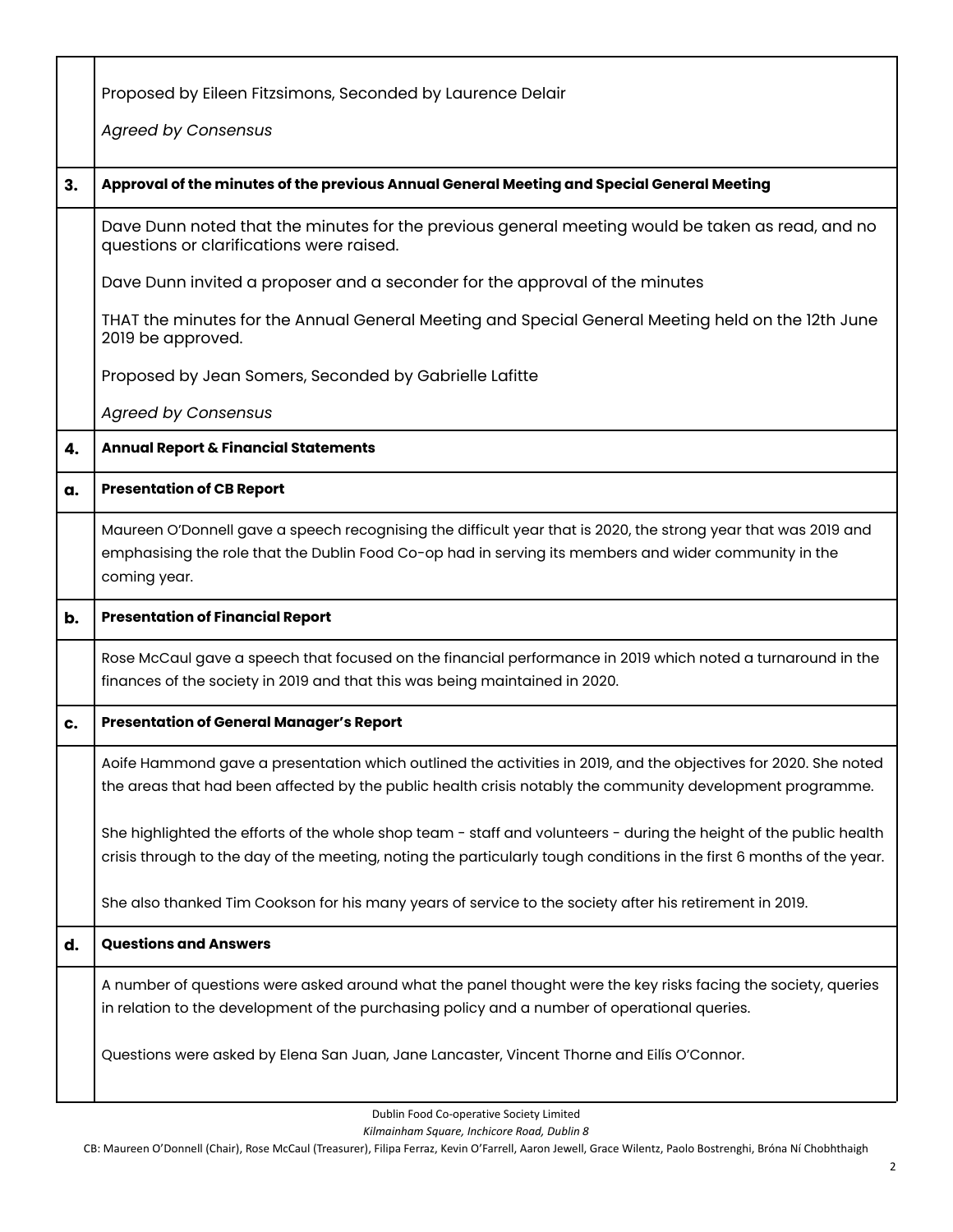|    | Noted                                                                                                                                                                                                                                   |
|----|-----------------------------------------------------------------------------------------------------------------------------------------------------------------------------------------------------------------------------------------|
|    | The panel outlined a number of risks, most predominantly Brexit.                                                                                                                                                                        |
|    | The panel discussed the new purchasing policy which was intended as a starting point for reengaging the<br>broader membership in the selection of products in the shop in future. It was noted that this process was<br>moving forward. |
|    | Members were advised that operational queries would be best dealt with directly after the meeting.                                                                                                                                      |
|    | Noted                                                                                                                                                                                                                                   |
| 5. | Resolution A: Adopt Annual Report and Financial Statements for 2019                                                                                                                                                                     |
| a. | 'THAT the Annual Report and Financial Statements together with the report of the auditor for the year ending 31<br>December 2019 be adopted by the society'                                                                             |
|    | Proposed by Maureen O'Donnell, Seconded by Rose McCaul                                                                                                                                                                                  |
|    | <b>Agreed by Consensus</b>                                                                                                                                                                                                              |
| 6. | Resolution B: Appointment of Auditor                                                                                                                                                                                                    |
|    | Martin Nolan, Chair of the Finance, Audit & Risk committee, outlined that the former auditor, Mark Glynn, had<br>decided to step back from the auditing of nonprofit organisations. He had no specific issues with the society.         |
|    | Hayden Browne Chartered Accountants were appointed in the interim by the CB, and conducted the audit of the<br>year ending 31st December 2019.                                                                                          |
|    | Martin Nolan noted that they were a mid-sized firm that could accommodate the audit of the society.                                                                                                                                     |
| a. | 'THAT Hayden Brown Chartered Accountants be appointed as the auditor of the society until the next Annual<br>General Meeting, with remuneration to be agreed with the Co-ordinating Body.'                                              |
|    | Proposed by Rose McCaul, Seconded by Maureen O'Donnell                                                                                                                                                                                  |
|    | <b>Agreed by Consensus</b>                                                                                                                                                                                                              |
| 7. | Rotation of CB                                                                                                                                                                                                                          |
| a. | Retirements, Nominations and Co-options                                                                                                                                                                                                 |
|    | Sam Toland outlined the retirements from the Co-ordinating Body in advance of the AGM - Kevin O'Farrell and<br>Aaron Jewell - each of whom were retiring prior to the end of their term.                                                |
|    | The meeting thanked them for their service.                                                                                                                                                                                             |

Dublin Food Co-operative Society Limited

*Kilmainham Square, Inchicore Road, Dublin 8*

CB: Maureen O'Donnell (Chair), Rose McCaul (Treasurer), Filipa Ferraz, Kevin O'Farrell, Aaron Jewell, Grace Wilentz, Paolo Bostrenghi, Bróna Ní Chobhthaigh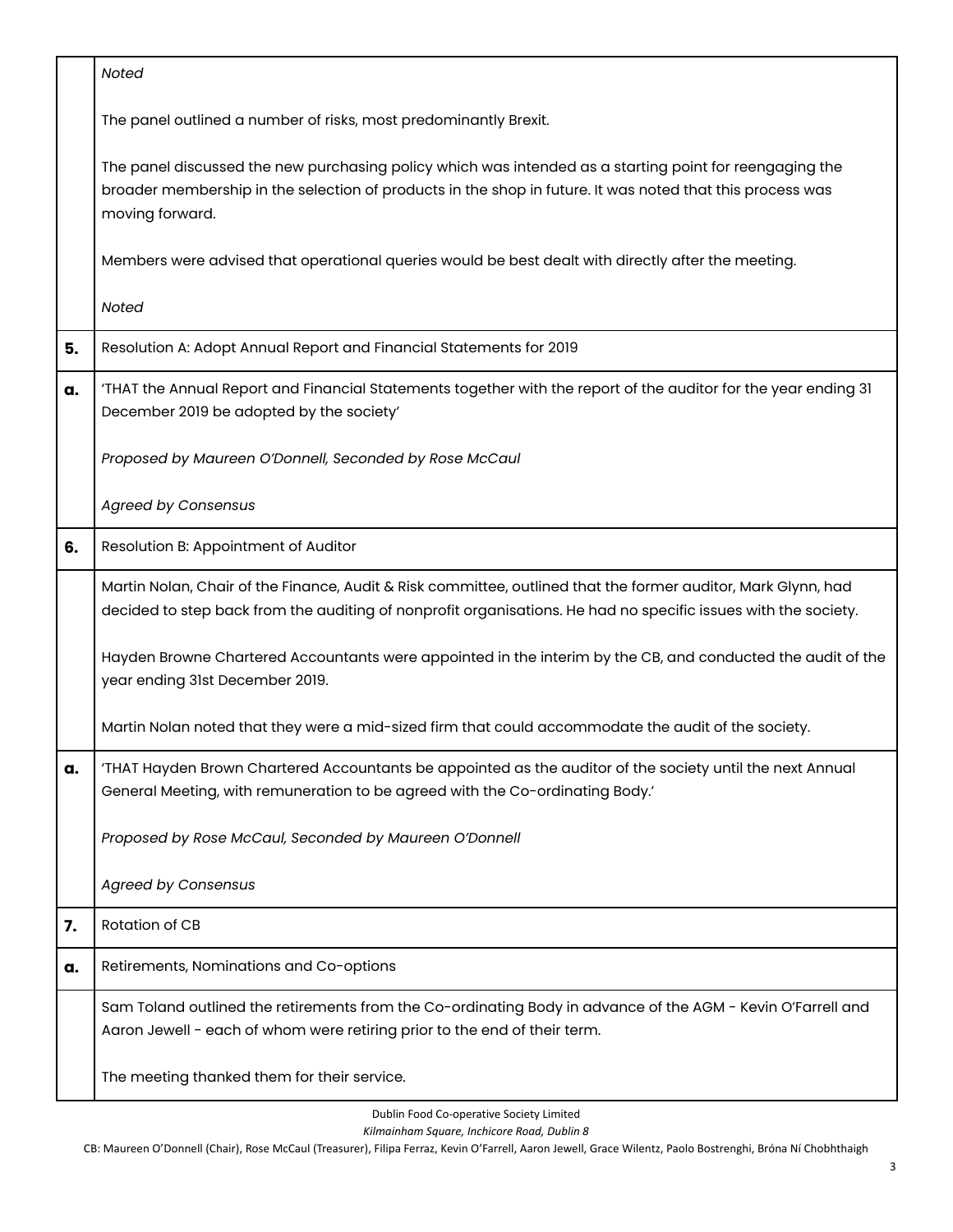|    | Sam Toland outlined that three members were nominated for election in 2020 - Maureen O'Donnell and Filipa<br>Ferraz retired by rotation and were seeking re-election, Joan Poulsen was seeking election for the first time.                                                                                        |
|----|--------------------------------------------------------------------------------------------------------------------------------------------------------------------------------------------------------------------------------------------------------------------------------------------------------------------|
|    | Sam Toland outlined that two members had been co-opted to the CB since the last AGM - Paolo Bostrenghi and<br>Bróna Ní Chobhthaigh - with each serving until the end of their respective terms should their co-options be<br>ratified.                                                                             |
|    | Each nominee $\frac{1}{1}$ co-optee was invited to give a brief speech.                                                                                                                                                                                                                                            |
| b. | <b>Ballot</b>                                                                                                                                                                                                                                                                                                      |
|    | Sam Toland noted that four positions on the Co-ordinating Body were vacant at the time of the calling of the<br>AGM, and three members were eligible for election, therefore no ballot would be required.                                                                                                          |
| c. | Results                                                                                                                                                                                                                                                                                                            |
|    | THAT the co-option of Bróna Ní Chobhthaigh and Paolo Bostrenghi be ratified, and that they serve the remainder<br>of the term to which they were co-opted.                                                                                                                                                         |
|    | Proposed by Gabrielle Lafitte, Seconded by Kevin O'Farrell                                                                                                                                                                                                                                                         |
|    | <b>Agreed by Consensus</b>                                                                                                                                                                                                                                                                                         |
|    | THAT as there are not more candidates than vacant positions, that Filipa Ferraz, Maureen O'Donnell and Jonas<br>Poulsen be deemed elected to the Co-ordinating Body.                                                                                                                                               |
|    | Proposed by Amy van den Broek, Seconded by Gabrielle Lafitte                                                                                                                                                                                                                                                       |
|    | <b>Agreed by Consensus</b>                                                                                                                                                                                                                                                                                         |
| 8. | Any Other Business                                                                                                                                                                                                                                                                                                 |
| a. | Resolution C: ICOS Membership                                                                                                                                                                                                                                                                                      |
|    | Sam Toland gave a brief presentation outlining the history of our affiliation with ICOS, the reasons in favour and<br>the concerns that members have held in the past about our affiliation.                                                                                                                       |
|    | Sam Toland emphasised not only the practical value of affiliation, but the ability that affiliation brought to steer<br>the conversation within ICOS regarding the promotion of the community co-operative model and an approach<br>to climate change more aligned with the view of the society.                   |
|    | Paolo Bostrenghi spoke of attending a recent 'Farm to Fork' event organised by ICOS and noting the awareness<br>within ICOS that they had further work to do on their approach to sustainability. He noted that these events<br>offered an opportunity for the society to contribute positively to this evolution. |

Dublin Food Co-operative Society Limited

*Kilmainham Square, Inchicore Road, Dublin 8*

CB: Maureen O'Donnell (Chair), Rose McCaul (Treasurer), Filipa Ferraz, Kevin O'Farrell, Aaron Jewell, Grace Wilentz, Paolo Bostrenghi, Bróna Ní Chobhthaigh